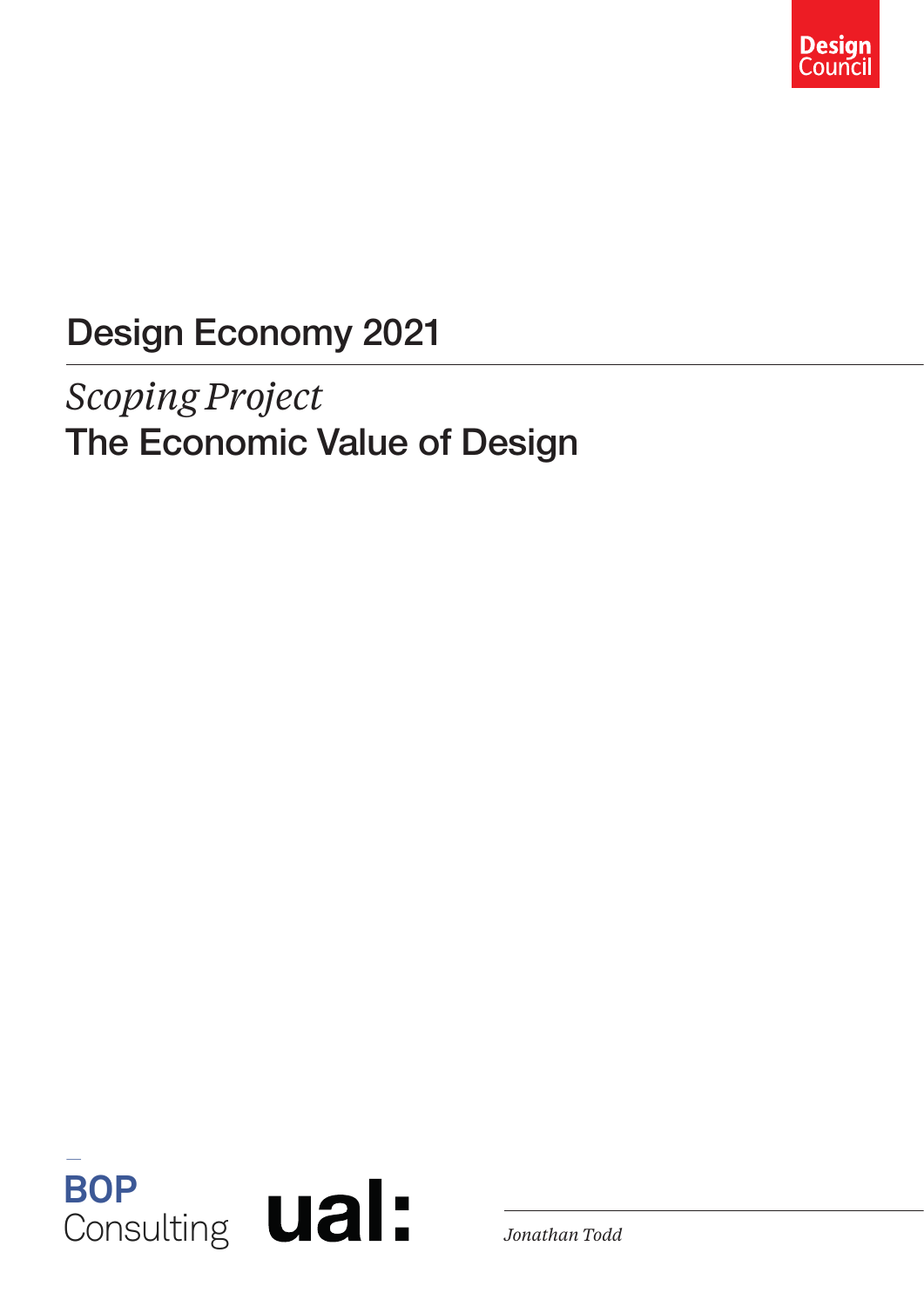This report was commissioned by Design Council as part of the Design Economy 2021 research programme.

Design Council is the government's advisor on design. Our mission is to make life better by design. We work with people to create better places, better products and better processes, all of which lead to better performance. We commission research, develop programmes and influence policy to demonstrate the power of design. We bring together non-designers and designers from grassroots to government and share with them our design expertise to transform the way they work.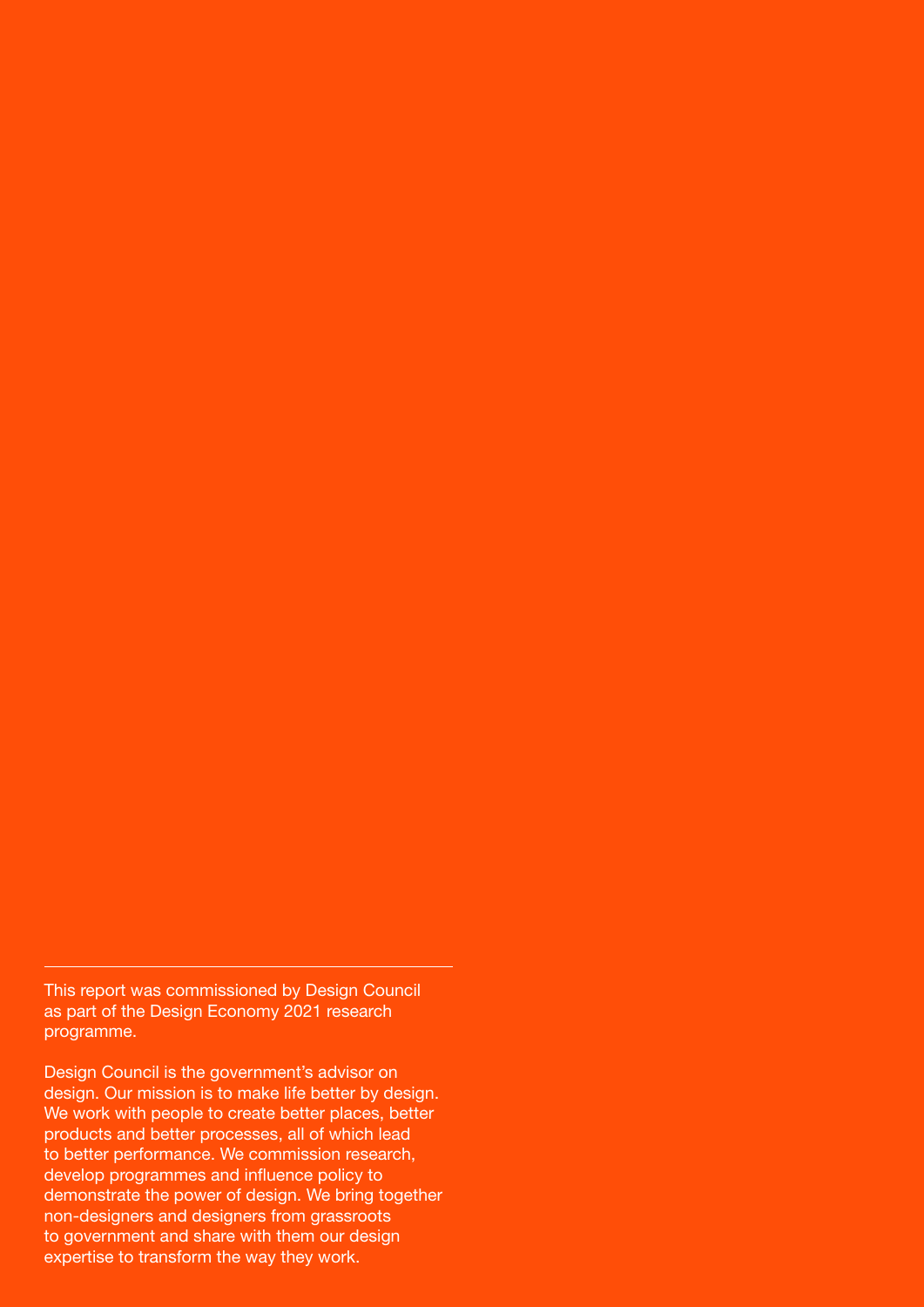| 1. Introduction<br>1.1. What the paper will do<br>1.2. Key constructs<br>1.3. Approach overall | $\overline{\mathbf{4}}$<br>$\overline{4}$<br>5<br>5 |
|------------------------------------------------------------------------------------------------|-----------------------------------------------------|
| 2. Research questions                                                                          | $6\phantom{1}6$                                     |
| 3. Methods - high level                                                                        | $\overline{7}$                                      |
| 4. Detailed methods                                                                            | 12                                                  |
| <b>References and reading list</b>                                                             | 18                                                  |
| <b>Credits</b>                                                                                 | 19                                                  |
| <b>Acknowledgements</b>                                                                        | 20                                                  |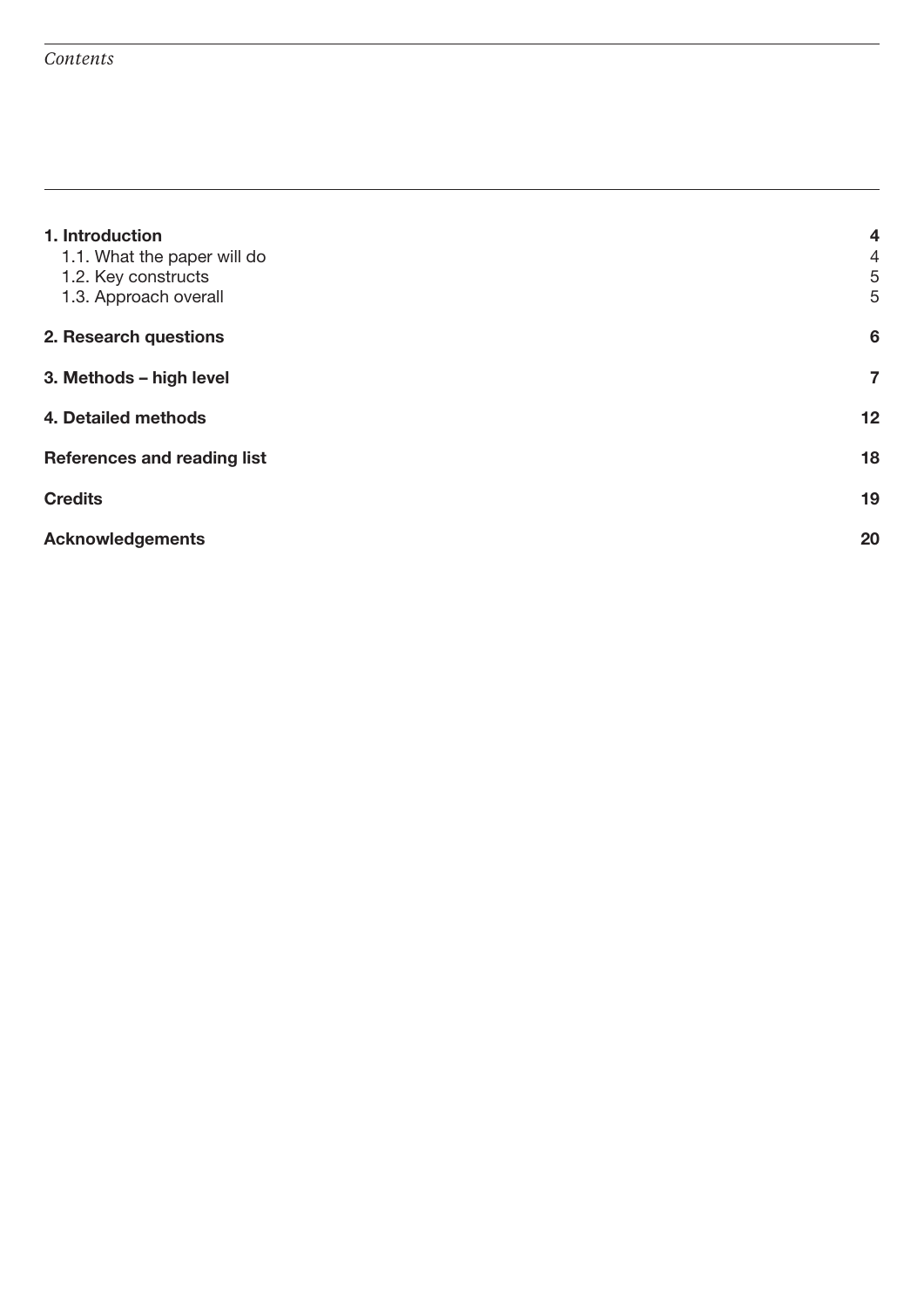# Introduction 1.

Design is economically important to the UK. Design Economy 2018 reported that the design economy generated £85.2bn in gross value added (GVA) to the UK in 2016 – which was 7% of UK GVA in that year and equivalent to the size of the distribution, transport, accommodation, and food sectors.

Design is growing in economic importance. The GVA contribution of the design economy grew by 10% between 2014 and 2016 – whereas the UK economy grew by 7% over that period. Moreover, between 2009 and 2016 the design economy grew by 52%<sup>1</sup>.

The economic importance of design is not restricted to the design industries or creative industries. Designers operating in non-design industries such as aerospace, automotive and banking created the majority (68%) of the GVA ascribed to the design economy.

Design is continuously evolving. Two things have become more apparent since Design Economy 2018: first, design skills and practices are pervasive beyond the design economy; second, the intensity of design skills and practices is significant in occupations beyond those that are defined as design occupations in Design Economy 2018 and, therefore, it may be appropriate to extend the grouping of occupations that are categorised as design occupations.

Given these two shifts, the ambition for this methodological paper is to provide an updated approach to assessing the economic value of design – and the scale and demographics of those working across the design economy. This approach should retain the credibility that Design Economy 2018 enjoyed with government stakeholders (e.g., HM Treasury, BEIS), while sufficiently breaking

new ground to capture the ways in which the economic footprint of design has continued to evolve over recent years.

Building upon this update to the economic assessment of design, this paper proposes an approach for projecting this assessment forward to understand what design's contribution to the UK may be over coming decades.

#### 1.1. What the paper will do

This paper proposes for Design Economy 2021 an updated methodology for assessment of the current economic contribution of design to the UK and its potential future economic contribution. This approach seeks to have the following characteristics:

- Replicability: Methodological consistency between Design Economy 2021 and Design Economy 2018 so that Design Economy 2021 can add to the emerging time series created by past Design Economy reports
- Credibility: Robustness to be credible with key UK policymakers and institutions
- Updated: To account for changes in design and related context since Design Economy 2018
- Deliverability: An approach that is plausible within the timescale and budget of Design Economy 2021.

Design Economy 2018 is grounded in a range of Office of National Statistics (ONS) data sets. These data sources are part of the reason for the credibility enjoyed by Design Economy 18. However, these ONS data may not fully capture the evolution of design over recent years and this gap is widening (e.g., design roles that do not align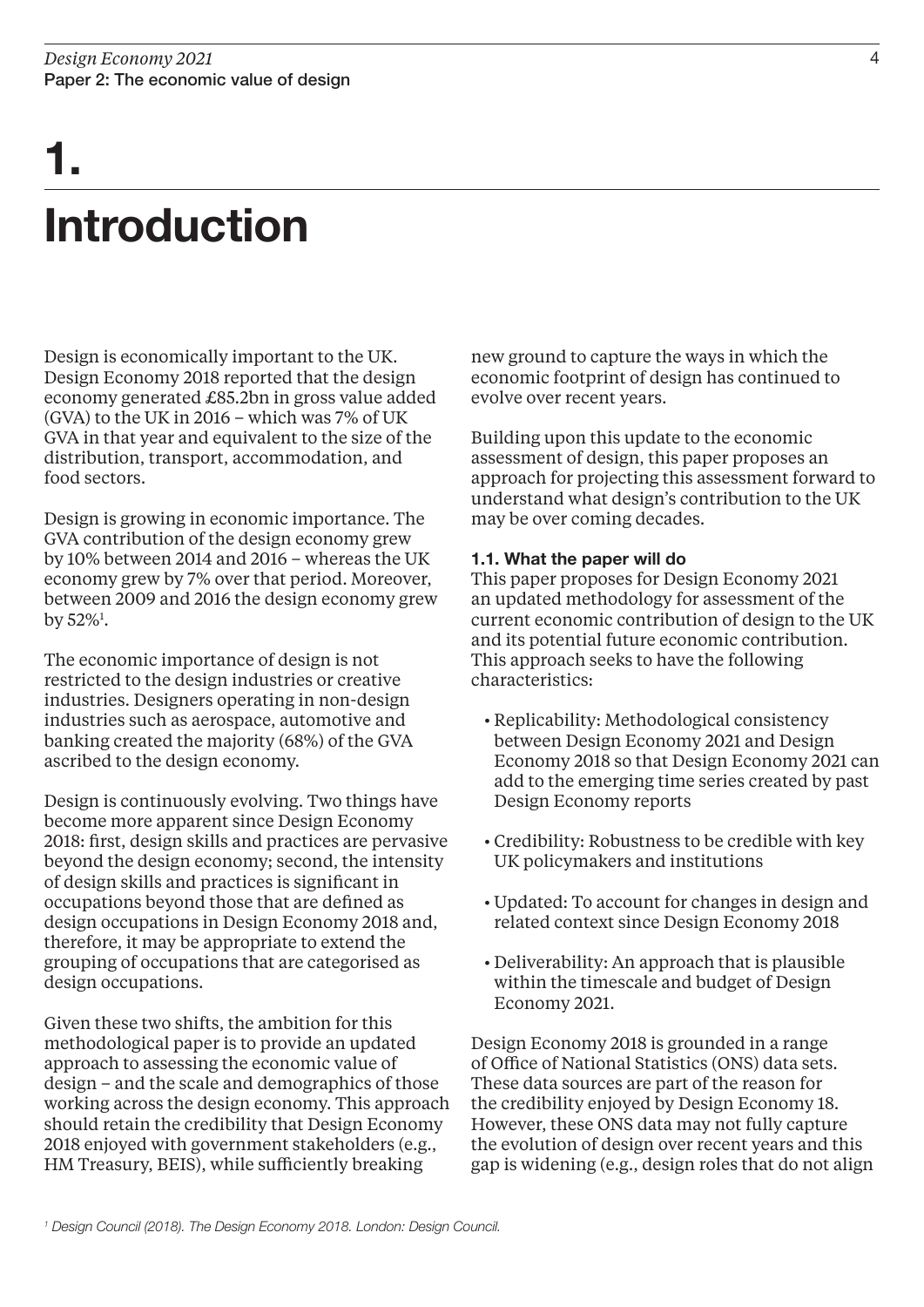#### *Introduction* 5

with the Standard Industrial Classification (SOC) codes used to organise data by the ONS). Thus, the ambition to update Design Economy 2021 may motivate a desire to use ONS data in different kinds of ways or to use alternative data sources or to blend these alternative data with ONS data.

We set out these possibilities in this paper. The point to note, however, is that the ambition to update Design Economy 2021 from Design Economy 2018 may be to some extent in tension with the ambitions for replicability and credibility – because updating may motivate the utilisation of alterative data and analysis, whereas replicability and credibility would revisit the same data and analysis. These imperatives will need to be balanced, while being set against the fundamental ambition for the approach to be deliverable.

#### 1.2. Key constructs

The strength of economic analysis invariably hinges upon definition (i.e., clarity and precision around what is being assessed), data (i.e., transparency and credibility in relation to the data that is applied to the analysis), and metrics (i.e., reporting on metrics that are recognised as being economically important). Therefore, the key constructs are:

- Definition: Clear definition around what is in scope. The definition that will underpin this research will build on the OECD (2018) definition and those used in previous Design Economy reports, as outlined in the Introductory Paper.
- Data: Revisiting the ONS data used in Design Economy 2018 where appropriate and

identifying other sources where necessary. •Metrics: Design Economy 2018 reported on metrics often used in economic impact studies (i.e., GVA, employment, numbers of businesses and productivity) and this method revisits these economic metrics – updating the data that is used to report on these metrics in line with updates to the definition of what is in scope.

#### 1.3. Approach overall

The overall approach of this method entails repetition, extension, and projection:

- Repeat the Design Economy 2018 method to add to the existing time series on the economic impact of design – while reviewing the relevant occupational and industrial definitions that form Design Economy 2018
- Extend Design Economy 2018 to capture the economic impact of design skills and practices outside of the design economy as defined in that earlier report
- Strategic thinking about the future of design's economic impact across the UK and how this relates to the social and environmental contribution of design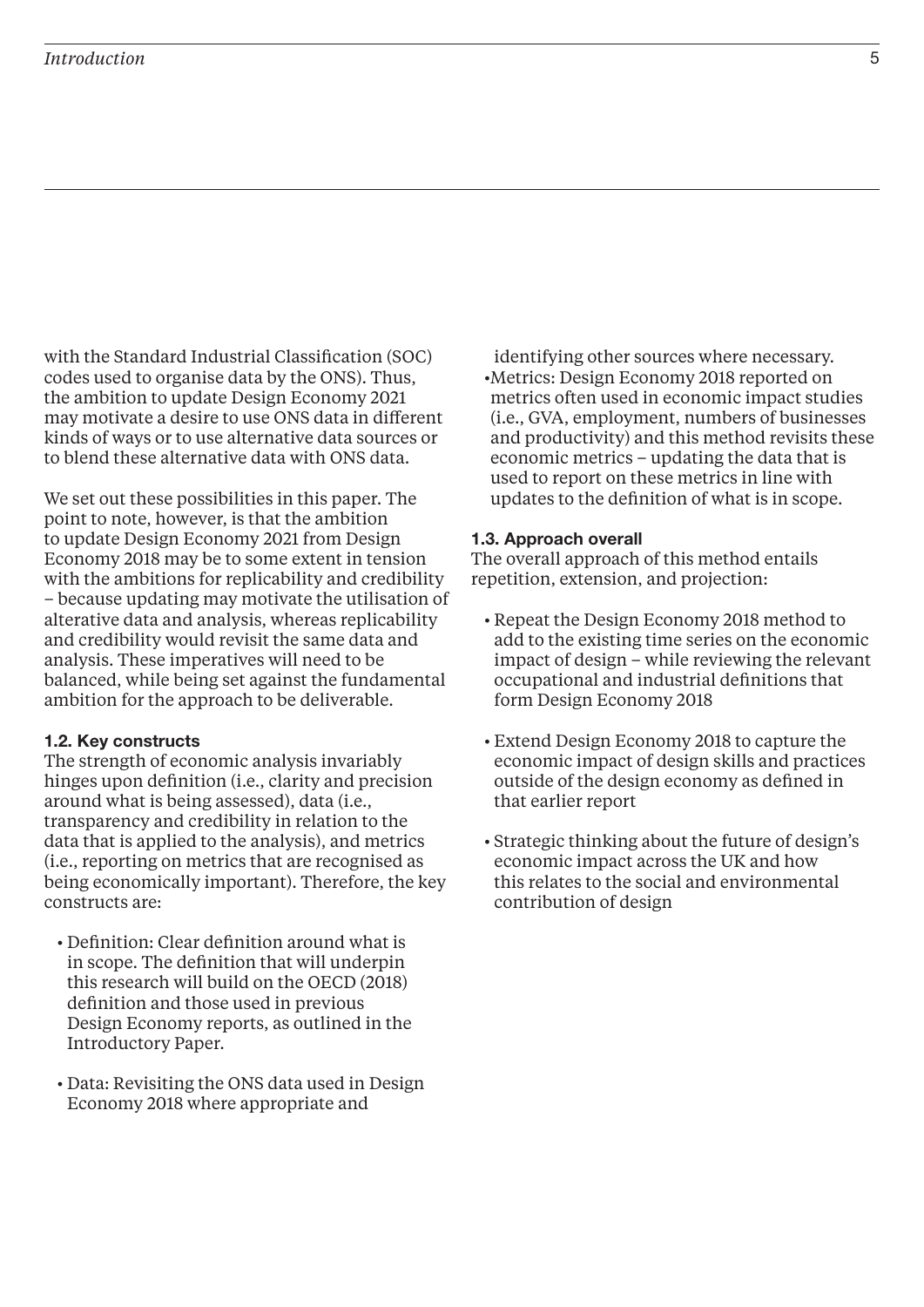# 2.

### Research questions

#### 1. Intent

*1a. What are the attitudes, motivations and intentions of designers, design firms, and their clients, in relation to their economic impact and 'good growth'?*

#### 2. Action

- *2a. What design practices and skills are used across the UK economy and how pervasive are these practices and skills?*
- *2b. What occupations are sufficiently focused on these practices and skills that they can be deemed design occupations and how does this grouping of occupations (a) map on to SOC codes and (b) differ, if at all, from the SOC codes considered design occupations in Design Economy 2018? What are the future occupations/ growing sectors in which design will be sufficiently practised to be deemed a design occupation?*

#### 3. Impact

- *3a. Given this grouping of design occupations and their concentration across the industries of the UK economy, which industries form the design industries and what mix of industries and occupations forms the design economy?*
- *3b. Outside of the design economy, what occupations are design-skilled?*
- *3c. How many businesses are in the design industries?*

#### 4. Value

- *4a. How much employment is sustained by: (a) design occupations in the design industries, (b) non-designers in the design industries, (c) design occupations outside the design industries, (d) other design-skilled workers?*
- *4b. What GVA is created by each of these occupation groupings?*
- *4c. What exports are generated by these occupation groupings?*
- *4d. How productive are these categories of workers?*
- *4e. To what extent are the GVA and export contributions of design-skilled workers attributable to design?*

#### 5. The future

- *5a. How have the employment, GVA and export contributions of design evolved between Design Economy 2018 and Design Economy 2021?*
- *5b. What more ambitious growth scenarios can be envisaged over this timescale with (a) enhanced public understanding of design, (b) improved private sector utilisation of design, (c) strengthened public sector deployment of design?*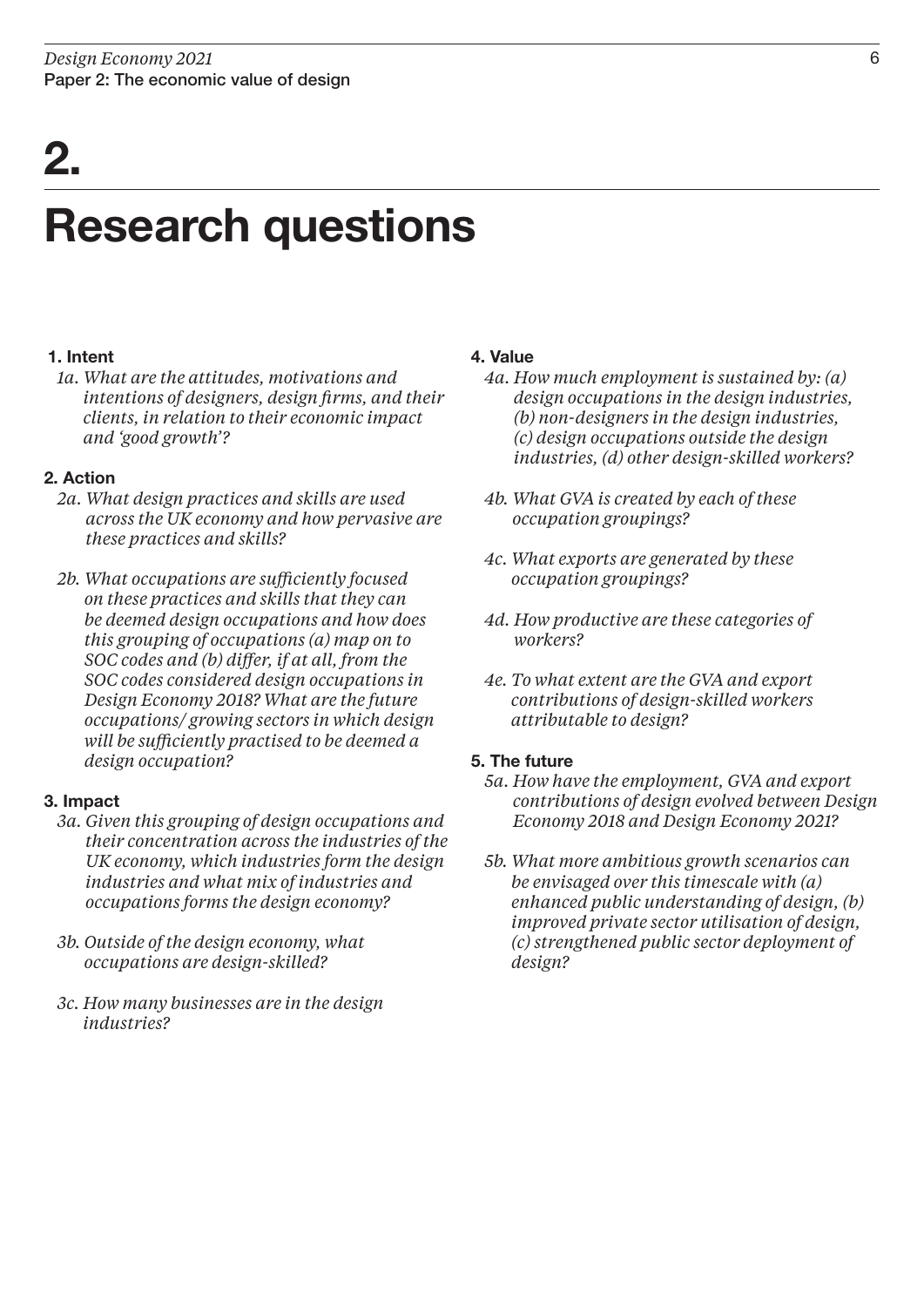# Methods – high level 3.

#### 1. Intent

*1. What are the attitudes, motivations and intentions of designers, design firms, and their clients, in relation to their economic impact and 'good growth'?*

Good growth might be conceived as growth that reduces the environmental and social problems of the UK – or, at least, does not exacerbate them. Therefore, this research question overlaps with the surveying on intent contained our methodology on the environmental and social value of design and will be answered through that surveying.

Equally, designers may have their own understandings of good growth and how their practices relate to them. Therefore, it is suggested that an open question be included in the business surveying of designers outlined in Paper 3 that asks them how they understand the concept of good growth and the relationship of their work to this understanding. Word cloud analysis could be applied to these responses to identify common themes and terminology across designers. This would generate a design-based definition of good growth.

#### 2. Action

- *2a. What design practices and skills are used across the UK economy and how pervasive are these skills and practices?*
- *2b. What occupations are sufficiently focused on these practices and skills that they can be deemed design occupations and how does this grouping of occupations (a) map on to SOC codes and (b) differ, if at all, from the SOC codes considered design occupations in Design Economy 2018? What are the future occupations/ growing sectors in which design will be sufficiently practised to be deemed a design occupation?*

2a. will be answered by mapping between (a) design skills and practices reported on LinkedIn2 and (b) LinkedIn occupation categories and SOC occupation categories – combined with (c) ONS data on numbers employed within these SOCs.

Alternatively, if this approach is too costly and/ or time-consuming, another approach would be to update the analysis used by the Design Council in Designing the Future Economy (2017). This has the advantage of being largely based on ONS data but assumes a consistency between the US and UK labour markets and uses of design, due to a key methodological input to this 2017 study.

2b. will be answered by an update to the definitions applied to Design Economy 2021, building on the draft definition developed in the Introductory Paper. In terms of future trends for design occupations, these can be assessed by comparing change in the basket of occupations attributed to design in Design Economy 2021 and Design Economy 2015/2018: Do these suggest any trends (i.e., kinds of occupations that are becoming more involved with design)? Given these trends, what other kinds of occupations may be likely to become design occupations in future?

If LinkedIn analysis is utilised in answering 2A, this will provide further insight relevant to these questions. This will provide a basis for comparing (a) skills reported by those in design occupations, (b) skills reported by those in other occupations. Those in other occupations that have similar skill bundles to those in design occupations might be considered candidates to be reclassified as design occupations. Equally, if 2A is answered by repeating the methodology in Design Council in Designing the Future Economy (2017), another kind of insight into this question will have been

<sup>&</sup>lt;sup>2</sup> Labour market penetration of LinkedIn is high, with 762 million LinkedIn accounts across the world. In most developed world economies, the proportion of workers with LinkedIn profiles is high.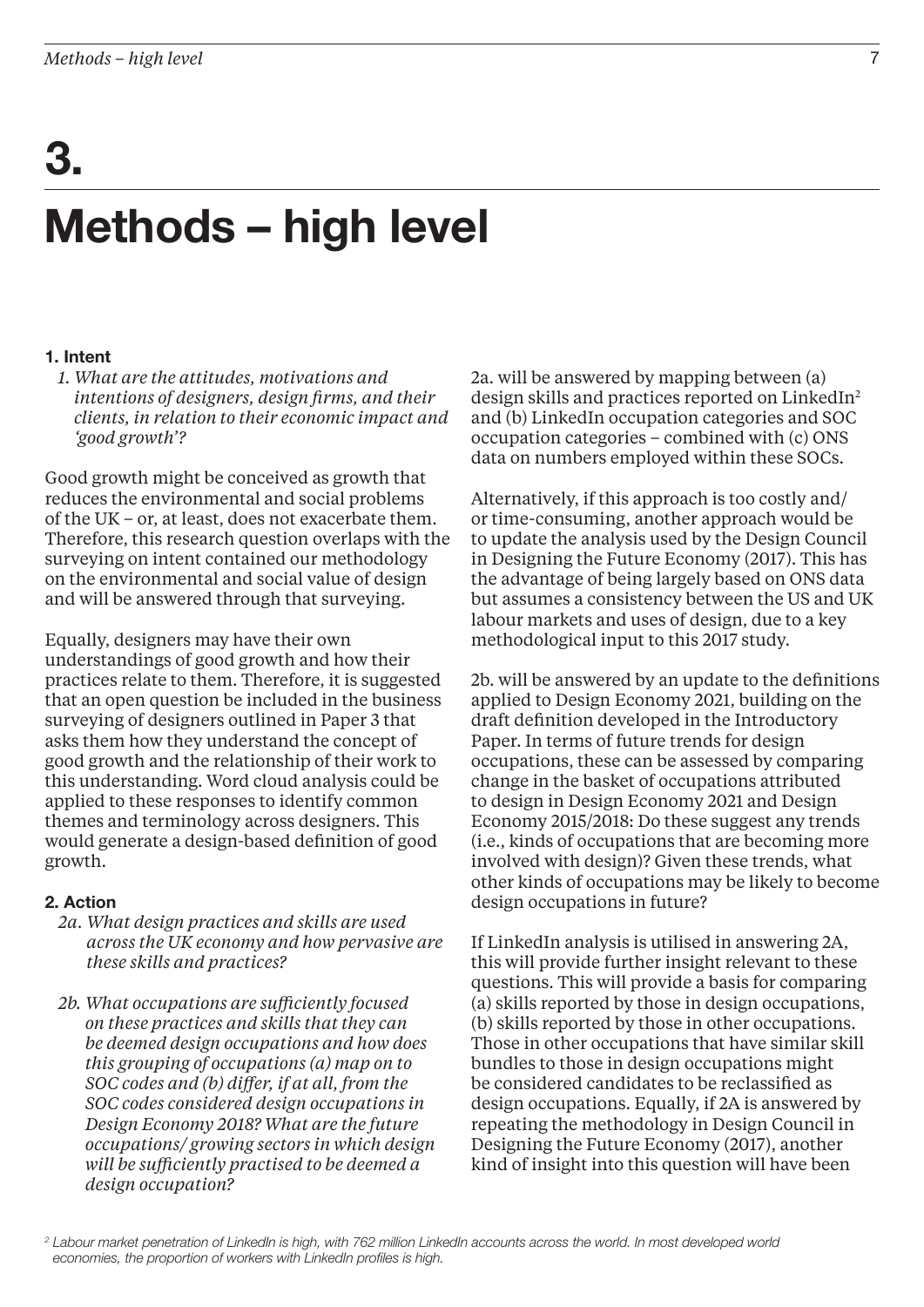generated. Change in results between 2017 and 2021 will provide an indication of whether the occupations bundled as design occupations should be revised.

#### 3. Impact

- *3a. Given this grouping of design occupations and their concentration across the industries of the UK economy, which industries form the design industries and what mix of industries and occupations forms the design economy?*
- *3b. Outside of the design economy, what occupations are design-skilled?*
- *3c. How many businesses are in the design industries? And how have births and deaths of businesses in the design industries evolved?*

3a. Building on the definition of design outlined in the Introductory Paper, a review of the current list of design occupation SOC codes will be undertaken. This will produce taxonomies for analysis of: design occupations, design industries, design skills, design-skilled occupations, designskilled industries that map onto ONS SIC and SOC codes.

3b. The design economy is formed by design occupations (both inside and outside the design industries), with the design industries also including non-designers in the design industries. Occupations that are design-skilled are those outside of the design economy that, nonetheless, utilise design skills – with this utilisation of design skills either being assessed by updating the Designing the Future Economy (2017) or LinkedIn analysis (as per 2A).

3c. Once the design economy is defined (as per 3A), the number of businesses contained within this definition will be quantified via the UK Business Counts, a public version of the InterDepartmental Business Register (IDBR) available from Nomis (ONS). Separately, DCMS have explored and gathered data on births and deaths of creative businesses. This covers businesses in the design industries and these data are the best source of insight on births and deaths of these businesses.<sup>3</sup>

#### 4. Value

- *4a. How much employment is sustained by: (a) design occupations in the design industries, (b) non-designers in the design industries, (c) design occupations outside the design industries, (d) other design-skilled workers? And who benefits from this employment (Equality, Inclusion, Diversity, EDI)?*
- *4b. What GVA is created by each of these occupation groupings?*
- *4c. What exports are generated by these occupation groupings?*
- *4d. To what extent are the GVA contributions of design-skilled workers attributable to design?*
- *4e. Innovation is important to unlocking value. How prevalent is innovation among the design industries?*
- *4f. What skills shortages prevent value being released by design?*

4a: Employment estimates will be taken from the Annual Population Survey (APS) in line with those definitions.

There is an overlap with EDI issues as covered within our business paper (Paper 3). In that methodology issues of EDI by inquiring into who is designing (the individual) and where they are based (organisationally, geographically) as part of the survey: do some groups, organisations, or regions have better access to design than others?

These survey results will be analysed to estimate employment outcomes within the design economy based on EDI characteristics.

In addition, the Annual Population Survey will be used to gather data on design occupations, with these data including:

- Level of qualification
- Weekly salary
- Type of employment (e.g., full or part-time)
- Demographics of designers (including age,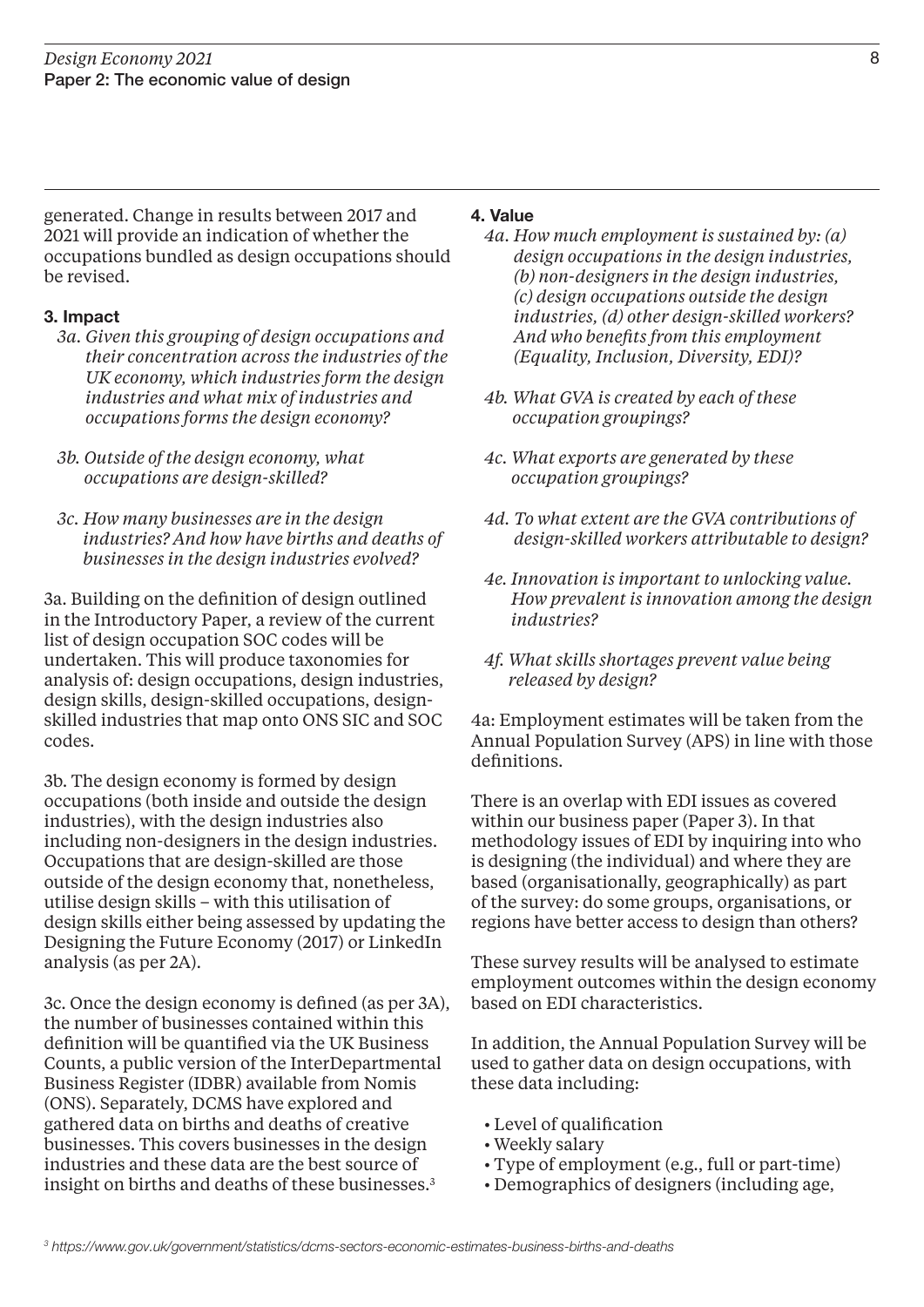gender, ethnicity, class, disability, religion) • Level of seniority within the organisation that employs those in these design occupations

These data will be analysed through time and by geography:

- Trend analysis of the above (2009 2021) using existing Design Economy data
- Variation in weekly salaries by design occupation by UK regions and countries.

4b: The Annual Business Survey (ABS) published by the ONS provides GVA estimates and will be used to estimate the GVA contribution of the design industries. It is necessary to add to this (a) the GVA contribution of designers outside the design industries but within the design economy, (b) the GVA contribution of others that are design skilled.

In respect of (a), an estimate of the contribution to GVA of designers employed outside design industries will be based on their share of gross earnings (derived from the Annual Population Survey, APS, published by the ONS).

Similarly, in respect of (b), the APS can also be analysed in this way to derive the GVA contributions of those that are design skilled – but there remains a consideration as to what proportion of their GVA contributions should be attributed to being design skilled (as per 4D).

4c. Export estimates are usually taken from the ONS International Trade in Services (ITIS) data and the UN Commodity Trade Statistics database (Comtrade). As far as possible, these data sources will be applied to the various definitions used in this economic analysis. In addition to these export statistics, the competitiveness of different countries in relation to design can be assessed in terms of numbers of design registrations. Beyond export statistics, it makes sense to assess design registrations in the UK against a range of comparable countries using the data maintained on these registrations by WIPO.

4d. Productivity estimates will be derived by dividing GVA contributions by employment within each of the relevant SOC and SIC code groupings. This will generate rates of annual GVA output per worker grouping and these rates of annual GVA output will be compared against an economy-wide average. The extent to which GVA output per worker is higher than the economywide average for those with design skills will be assessed. In addition, the extent to which any GVA premium correlates with extent of design skills will be assessed, i.e., where more design skills are prevalent in an occupation is it the case that these occupations generate higher GVA per worker than where fewer design skills are present? Does this GVA premium increase with prevalence of design skills?

4e. The economic contribution of workers that are design skilled but working outside of the design economy does not exclusively depend upon these design skills. Indeed, design were a more central part of their work then they would be classified as working in design occupations and become part of the design economy. It is, therefore, debateable whether all of the GVA generated by these workers should be attributed to design.

If only part of the GVA generated by these workers should be attributed to design, we need some basis for apportioning this GVA to design. An advantage of the LinkedIn-based approach in 2A is that it creates a basis for this apportionment, i.e., the GVA of these design skilled workers can be allocated to design in proportion to their total skills being design skills. If, say, workers in a particular occupation typically report 10 skills per LinkedIn profile and 5 of these skills are design skills, then 50% of the GVA generated by workers in this occupation might be attributed to design. We discuss this in more detail below under 'detailed methodology'.

4e. Innovation activity is typically measured using the UK Innovation Survey (UKIS), a leading source of information on business innovation in the UK. The most recent UKIS data was published in January 2021 and it, therefore, provides a recent insight into innovation by UK businesses. The UKIS is the UK's contribution to the Europe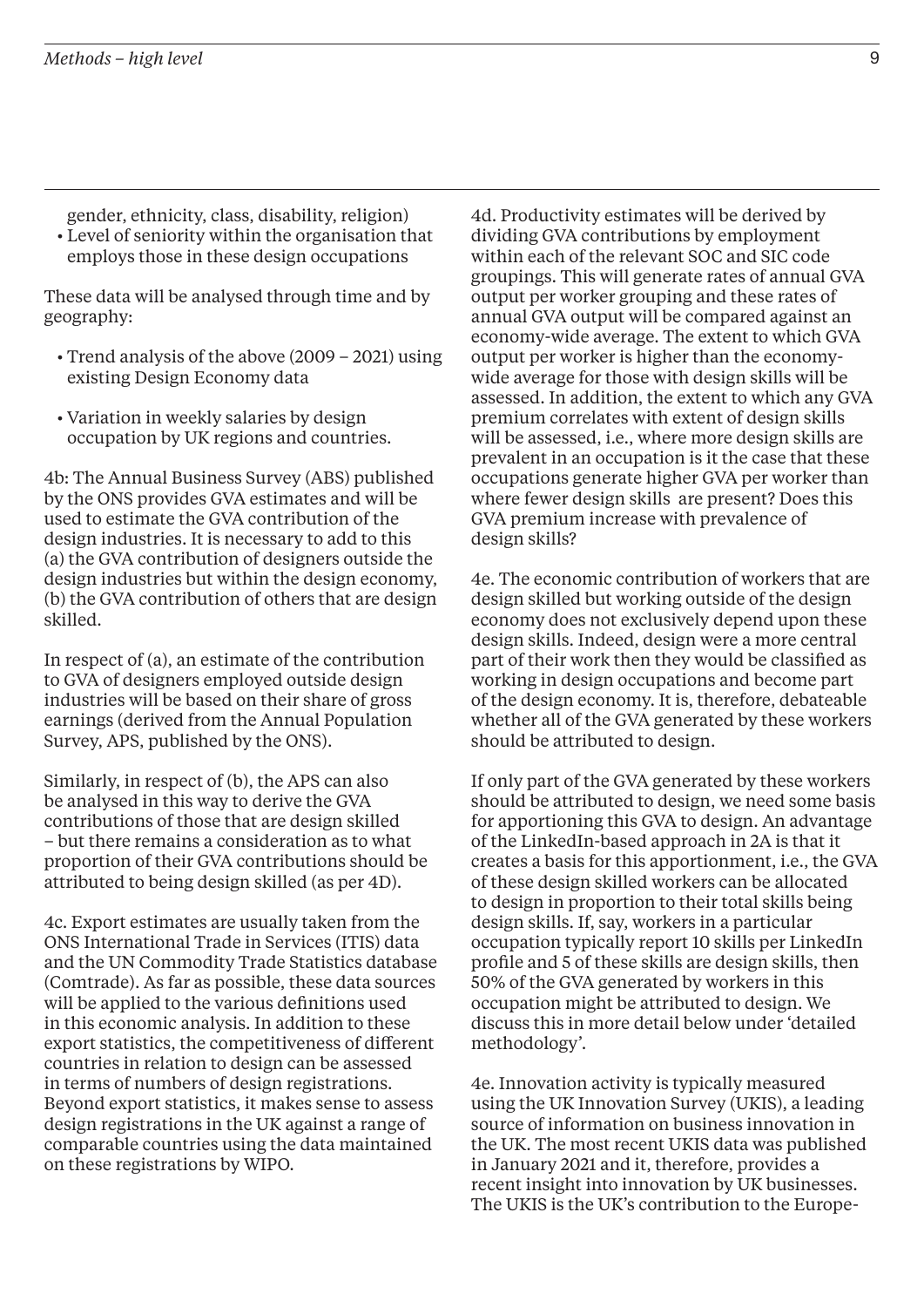wide Community Innovation Survey (CIS), and is conducted following the guidelines set out in the Organisation for Economic Co-operation and Development (OECD) publication known as the Oslo Manual (OECD 2005). This manual maps a range of concepts to innovation and UKIS assesses the prevalence of these concepts among UK businesses. Some of these concepts are:

- 'Innovation active' firms are those which have introduced a new or significantly improved product (good or service) or process, engaged in innovation projects not yet complete or abandoned, and/or introduced new and significantly improved forms of organisation, business structures or practices and marketing concepts or strategies.
- 'Broader innovators' are firms that are 'innovation active' and/or which have invested in areas such as internal research and development, training, acquisition of external knowledge or machinery and equipment linked to innovation activities.
- 'Wider innovators' are those firms which have introduced new and significantly improved forms of organisation, business structures or practices and marketing concepts or strategies.

Analysis of UKIS will enable:

- The prevalence of these innovation concepts in the design industries to be assessed against the rest of the economy.
- The rate of adoption of these innovation concepts in the design industries to be assessed by tracking their incidence over a series of UKIS publications.

4f. The UK Employer Skills Survey (ESS) is a biennial UK-wide survey of businesses, providing a detailed picture of training, vacancies, skills gaps, and investment in training. Each survey has a sample of around 90,000 UK establishments with two or more people working at them.

estimated. This is done by quantifying the number of skills shortage vacancies in the design economy and the number of people not fully proficient in their current jobs in design industries, and multiplying these by estimates of GVA per head*.*

#### 5. The future

- *5a. How have the employment, GVA and export contributions of design evolved between Design Economy 2018 and Design Economy 2021?*
- *5b. What more ambitious growth scenarios can be envisaged over this timescale with (a) enhanced public understanding of design, (b) improved private sector utilisation of design, (c) strengthened public sector deployment of design?*

5a. Percentage change in the Employment, GVA and Exports contributions of design between Design Economy 2018 and Design Economy 2021 will be assessed. A major challenge in this historic assessment is COVID-19. One approach would be to base Design Economy 2021 on data that predates COVID-19 (i.e., data from 2019 or earlier – if required due to data availability). As much of the data in Design Economy 2018 derives from 2016, this would assess percentage change over the 3 years between 2016 and 2019. In some cases, more recent data will be available but the impact of COVID-19 upon this more recent data is more uncertain. Not least because of the uncertainties created by COVID-19, we do not propose any future projects on the economic impact of design – but Design Economy 2021 will add the time series of data building up on the historic performance of design.

5b. We do not propose to think about the future in terms of quantified projections for the economic impact of design but through a qualitative and structured process known as a Delphi.

This process will gather insight from the experts that form part of the stakeholder consultation plan for Design Economy 2021, with the aims of refining

The ESS allows the cost of skills gaps to be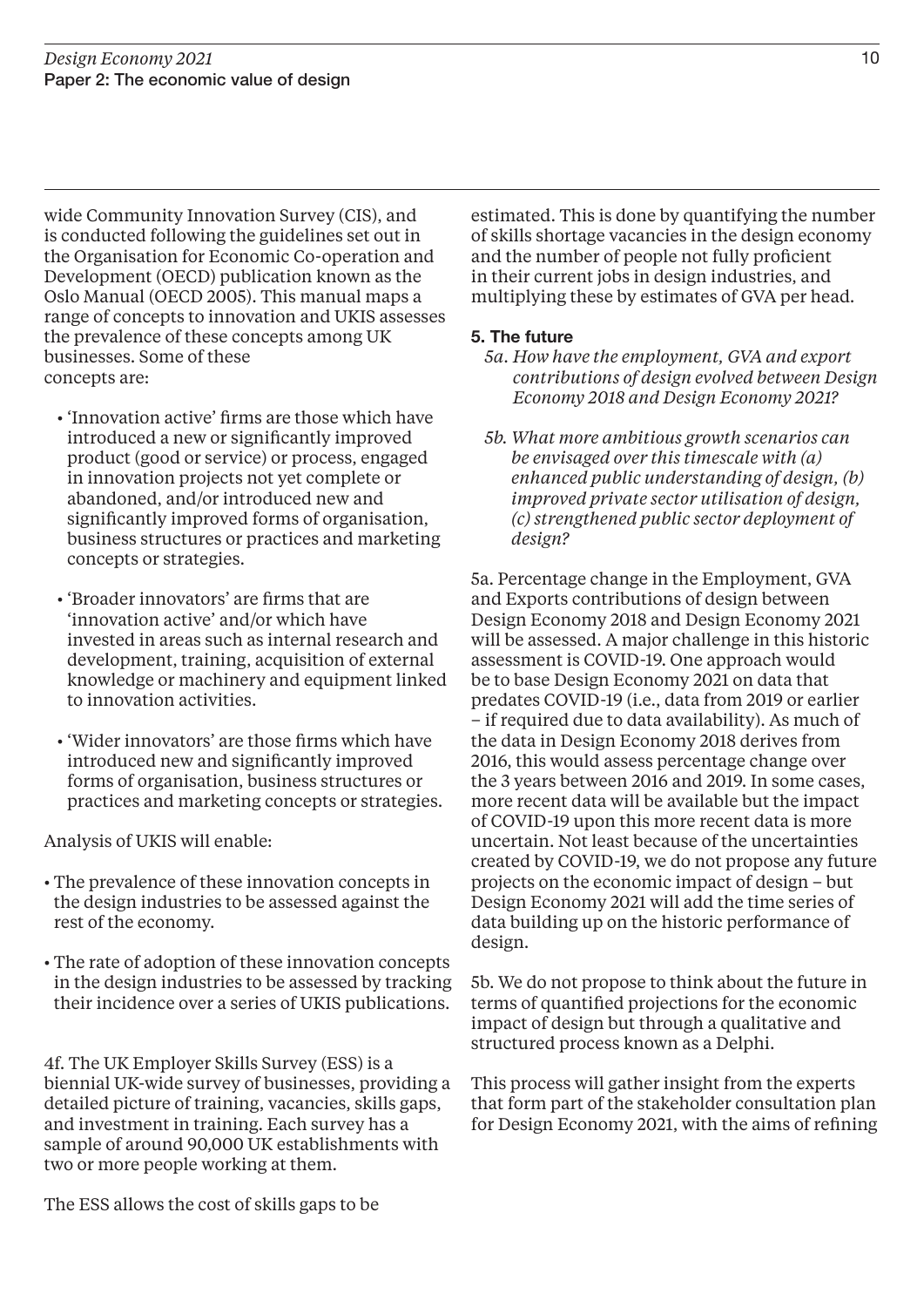thinking about the future.

There are 7 steps to this process:

- Step 1: Define the question
- Step 2: Appoint a facilitator and engage the panel
- Step 3: Gather and consolidate first round responses
- Step 4: Identify the most important ideas
- Step 5: Rank the most important ideas
- Step 6: Review the ranking and identify priority issues for the project
- Step 7: Explore the ranking in a workshop with the panel

Define the question: This might overlap with the social and environmental themes of Paper 1 (e.g., How can design continue to grow its economic impact on the UK while also maximising the social and environmental benefits of design?) or with the geographic distribution themes of Paper 6 (e.g., How can design contribute to strengthened economic growth in all parts of the UK?) or both (e.g., How can design continue to grow its economic impact on the UK while also maximising the social and environmental benefits of design?). In terms of linkages to other papers, it may also be that learning from the Delphi helps to improve the surveying included in Papers 3 (Business Understanding), 4 (Public Sector Understanding) and 5 (Public Understanding).

Appoint a facilitator and engage the panel: The facilitator should come from the research team delivering Design Economy 2021 and the panel from the stakeholders to be consulted for Design Economy 2021.

Gather and consolidate first round responses: The first round is comparable to a brainstorm. Panel members will be invited to submit their

initial responses – say 8 to 10 ideas each – to the project question. This will generate around 150 ideas. Review all the responses and remove any duplicates.

Identify the most important ideas: Send the full set of ideas back to all panel members and ask each one to identify their top 10. Participants will not rank ideas at this stage, they should simply identify them. Review the responses and identify which ideas appear in the top 10 most often. These are the most important ideas that go forward to the next stage.

Rank the most important ideas: Send the list of most important ideas back to the panel and now ask them to rank them. Ranking is done against two factors that relate to the broad objectives of the project. These factors will depend on the question being applied to the Delphi but might be (a) importance to improving economic, environmental and social outcomes across the UK and (b) how urgently it requires policy intervention. Each panel member, therefore, assigns a score to each idea that reflects its relative importance (1= least important, 10 = most important) and urgency (1= least urgent, 10 = most urgent).

Review the ranking and identify priority issues for the project: The ranking exercise will highlight some significant differences of opinion about what is most important and what is most urgent. One way to visualise this is to map each issue in a matrix that combines level of agreement with both ranking dimensions.

Explore the ranking in a workshop with the panel: Conduct a short workshop with the panel (and/ or others) to present the findings (including the matrix) and explore the factors underlying significant differences of opinion.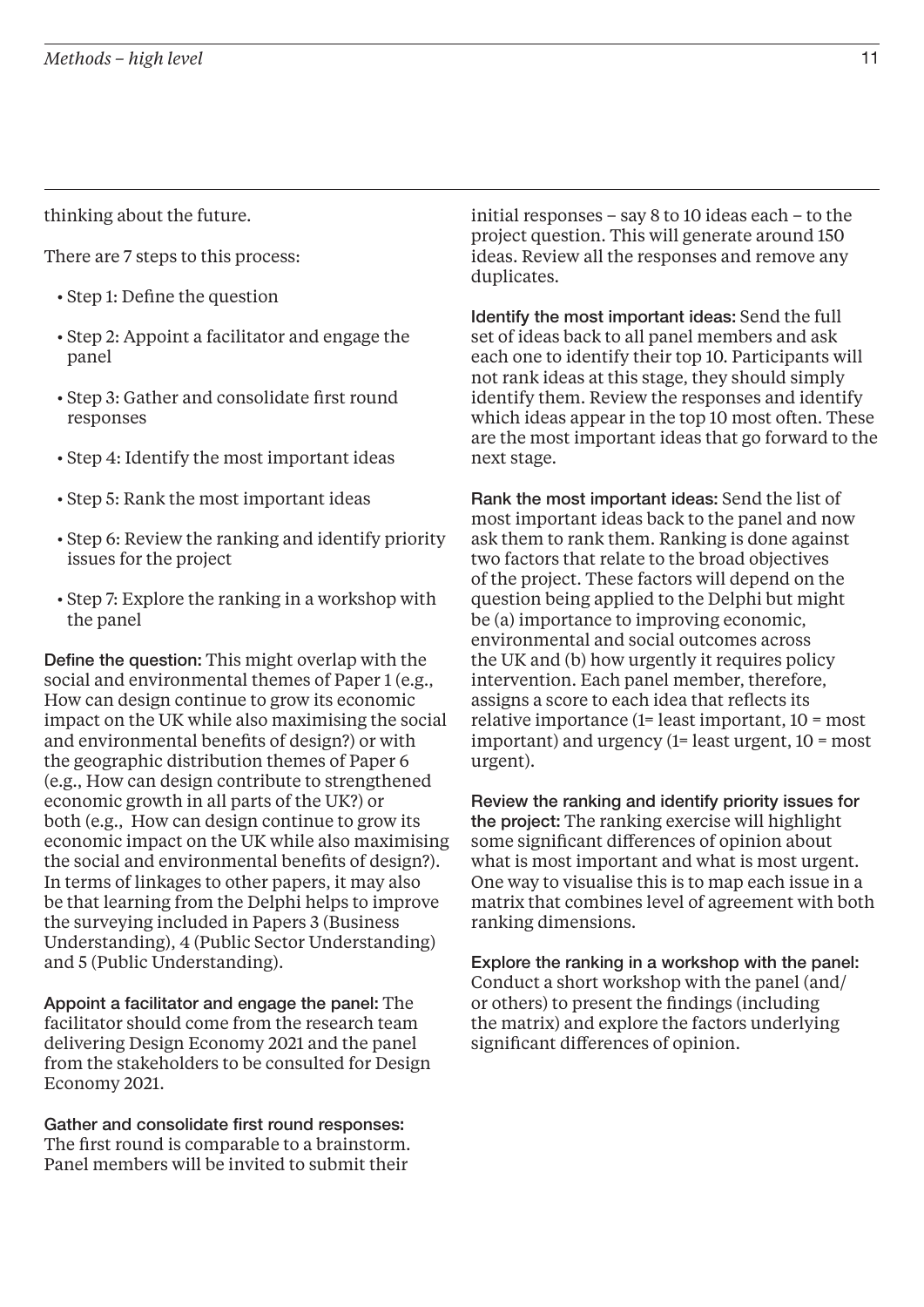# 4.

# Detailed methods

This section provides additional detail on some of the more challenging parts of the economic method. These parts are:

- Identifying and quantifying those workers with design skills and practices operating outside the design economy (Research Question 2a and 3b)
- Apportioning the GVA contribution of workers with design skills and practices outside the design economy to design (Research Question 4e)

In our cross-cutting paper, we note that while the Design Council has a clear list of defined technical design skills<sup>4</sup>, there is not, at present, a comprehensive or generally accepted list or typology of design practices that incorporates all design disciplines. We suggest, in our crosscutting paper, that this could be developed in partnership with expert practitioners from a range of disciplines.

Moreover, Design Council measurement of design skills is grounded in the US Department of Labor's O\*NET database. This assumes that the skills profile of US occupations approximates to the skills profile of UK occupations. By mapping UK SOC to US SOC, the most important skills associated with the design occupations<sup>5</sup> were identified. This identified 13 skills of above average importance to design occupations. The presence of these 13 skills across other occupations in the UK economy was then assessed, with those occupations in which these skills are utilised being classified as design skilled.

Workers report skills and practices on LinkedIn. Reviewing these skills and practices against expert practitioners from a range of disciplines has the potential to create a typology of design skills and practices that is grounded in the UK labour market, rather than the US.

In turn, further analysis of LinkedIn would allow those in roles that benefit from design skill and practices to be quantified. This would replicate the analysis of Designing the Future Economy but grounded in an analysis of the UK labour market – both in terms of how design skills and practices are categorised and in terms of how they are quantified.

This LinkedIn analysis would also (a) allow the concentration of design skills and practices within design occupations to be compared with other occupations, including those that are design skilled, (b) create a basis for apportioning the GVA contributions of design skilled workers to design.

Based on (a), it may be that the basket of design occupations – as illustrated in the table below – needs to be updated. In turn, this may restructure the occupations and industries allocated in the subsequent tables to design industries (those with 30% of more workers in design occupations), design skilled occupations (occupations with design skills but less intensive utilisation of design skills and practices than design occupations), and design active industries (those with 30% or more workers in design skilled occupations).

The basis for  $(b)$  – i.e., apportioning the GVA contributions of design skilled workers to design – is grounded in the proportion of skills and practices reported by these workers that are design skills and practices.

#### Figure 1: Design occupations

Source: Design Council (2018)

<sup>4</sup> See Design Council, Designing the Future Economy (2017) 5 For further information on SOC codes related to design, see Design Council, Design Economy 2018 (2018).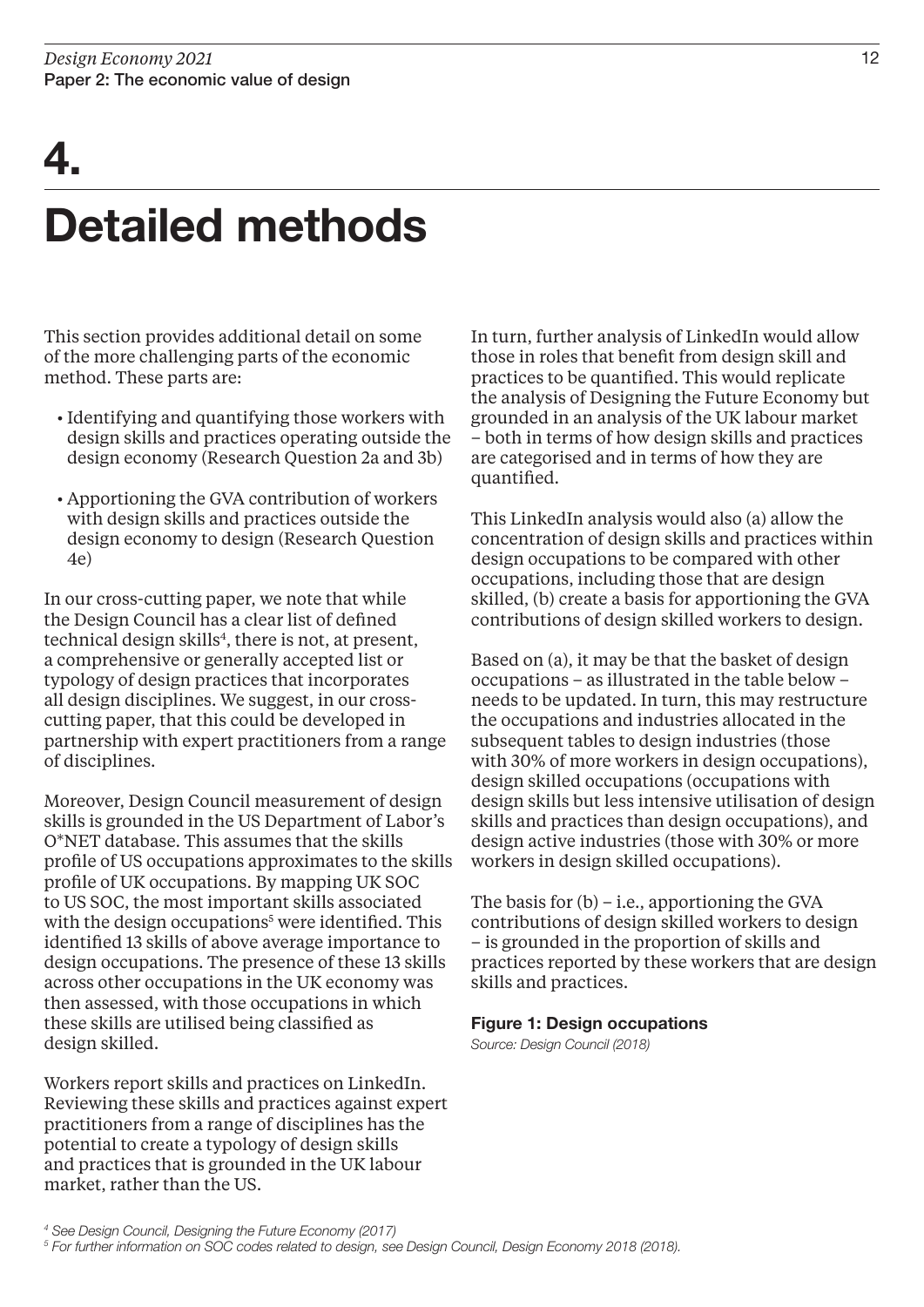| <b>SOC</b> | <b>SOC Description</b>                                              | <b>Example Designer</b>                                             |
|------------|---------------------------------------------------------------------|---------------------------------------------------------------------|
| 2121       | <b>Civil Engineers</b>                                              | <b>Building Engineer, Structural Engineer</b>                       |
| 2431       | <b>Architects</b>                                                   | Architect, Architectural Consultant,<br><b>Landscape Architect</b>  |
| 2432       | <b>Town Planning Officers</b>                                       | Planning Officer, Town Planner                                      |
| 2435       | <b>Chartered Architectural Technologists</b>                        | <b>Architectural Technologist</b>                                   |
| 3121       | Architectural and Town Planning Technicians                         | Architectural Assistant, Construction Planner                       |
| 3122       | Draughtspersons                                                     | Cad Operator, Cartographer                                          |
| 5113       | <b>Gardeners and Landscape Gardeners</b>                            | Garden Designer, Gardener, Landscape Gardener                       |
| 3422       | Product, Clothing and Related<br><b>Designers</b>                   | Fashion Designer, Product Designer,<br><b>Interaction Designer</b>  |
| 2473       | <b>Advertising Accounts Managers</b><br>and Creative Directors      | Advertising Manager, Creative Campaigner,<br><b>Brand Identity</b>  |
| 5211       | <b>Smiths and Forge Workers</b>                                     | <b>Blacksmith, Farrier</b>                                          |
| 5411       | <b>Weavers and Knitters</b>                                         | Carpet Weaver, Knitwear Manufacturer                                |
| 5441       | Glass and Ceramics Makers, Decorators<br>and Finishers              | Glass Blower, Potter                                                |
| 5442       | <b>Furniture Makers and Other Craft</b>                             | Antiques Restorer, Cabinet Maker                                    |
| 5449       | <b>Other Skilled Trades Not Elsewhere Classified</b>                | Engraver, Goldsmith                                                 |
| 2135       | It Business Analysts, Architects<br>and Systems Designers           | Business Analyst, Systems Analyst, Technical Architect              |
| 2136       | <b>Programmers and Software</b><br><b>Development Professionals</b> | Database Developer, Games Programmer,<br>Software Engineer          |
| 2137       | Web Design and Development<br>Professionals                         | Internet Developer, Web Designer,<br><b>User Interface Designer</b> |
| 5414       | <b>Tailors and Dressmakers</b>                                      | Fabric Cutter, Tailor                                               |
| 3411       | Artists                                                             | Illustrator, Portrait Painter, Sculptor                             |
| 3421       | <b>Graphic Designers</b>                                            | Graphic Artist, Graphic Designer                                    |
| 2122       | <b>Mechanical Engineers</b>                                         | Aerospace Engineer, Automotive Engineer                             |
| 2126       | Design and Development Engineers                                    | Design Engineer, Research and Development Engineer                  |
| 2129       | <b>Engineering Professionals Not</b><br><b>Elsewhere Classified</b> | Metallurgist, Project Engineer                                      |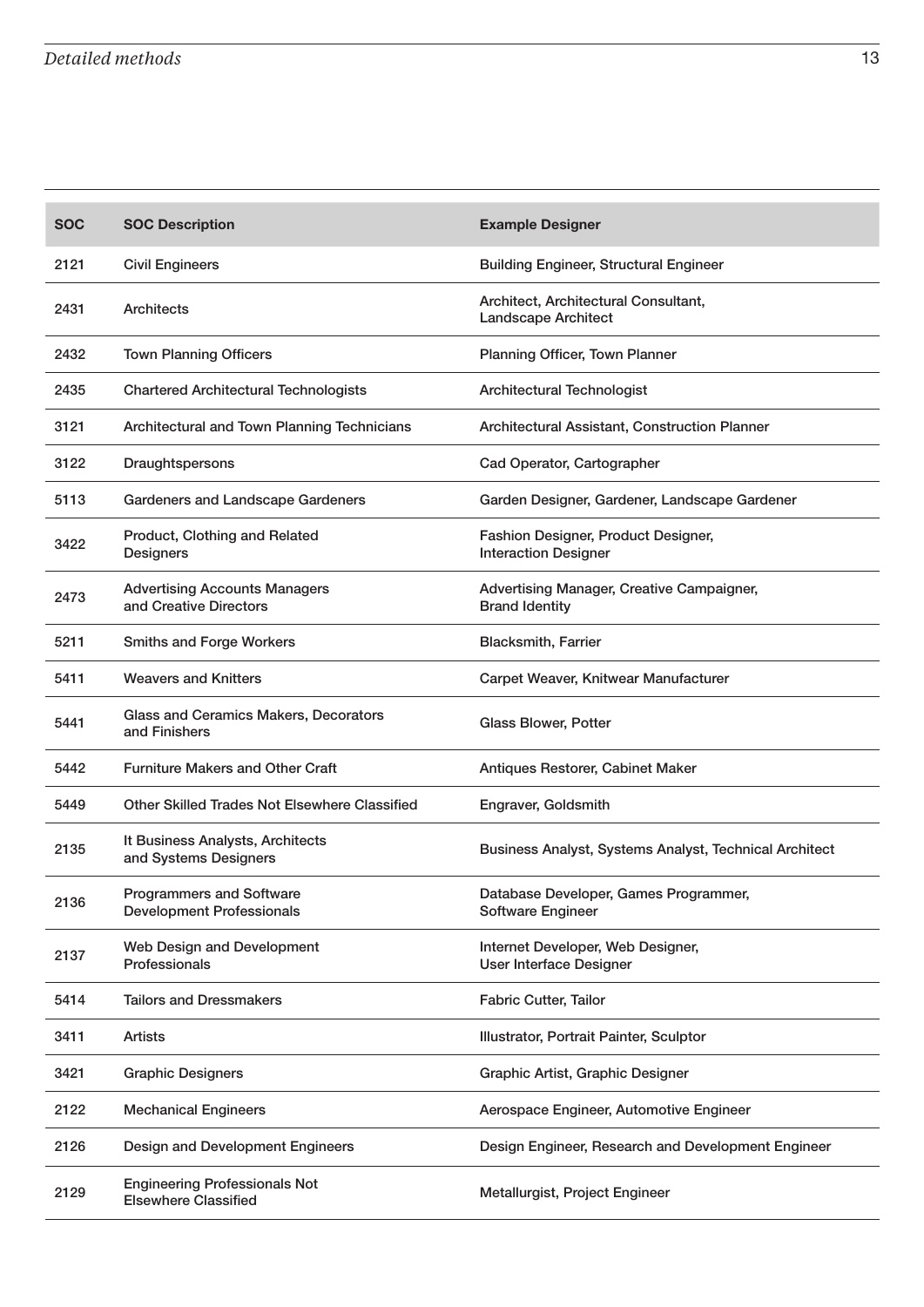#### Figure 2: Design intensive industries

| <b>Design Subsector</b>                      | <b>SIC</b> | <b>SIC Description</b>                                      | <b>Example Design Business</b>                                        |
|----------------------------------------------|------------|-------------------------------------------------------------|-----------------------------------------------------------------------|
| <b>Architecture and Built</b><br>Environment | 71.11      | <b>Architectural Activities</b>                             | Eco Design                                                            |
| Design (Clothing)                            | 14.19      | Manufacture of Other Wearing Apparel<br>and Accessories     | Accessories                                                           |
| Design (Craft)                               | 23.41      | Manufacture of Ceramic Household<br>and Ornamental Articles | Ceramic Tableware                                                     |
|                                              | 32.12      | Manufacture of Jewellery And Related<br>Articles            | Jewellery or Watches, Production of<br><b>Precious Stones</b>         |
| Design (Digital)                             | 58.21      | <b>Publishing of Computer Games</b>                         | <b>Computer Game Design and</b><br>Publishing                         |
|                                              | 58.29      | <b>Other Software Publishing</b>                            | Software Publishing                                                   |
|                                              | 62.01      | <b>Computer Programming Activities</b>                      | Designing Structure and Content of<br>Software, User Interface Design |
| Design (Multidisciplinary)                   | 74.10      | <b>Specialised Design Activities</b>                        | Fashion Design, Sustainable Design,<br><b>Industrial Design</b>       |
| Design (Product/ Industrial)                 | 16.29      | Manufacture of Other Products Of<br><b>Wood Etc</b>         | <b>Furniture Design</b>                                               |
|                                              | 26.40      | <b>Manufacture of Consumer Electronics</b>                  | <b>Electronic Home Entertainment</b><br>Equipment                     |

Source: Design Council (2018)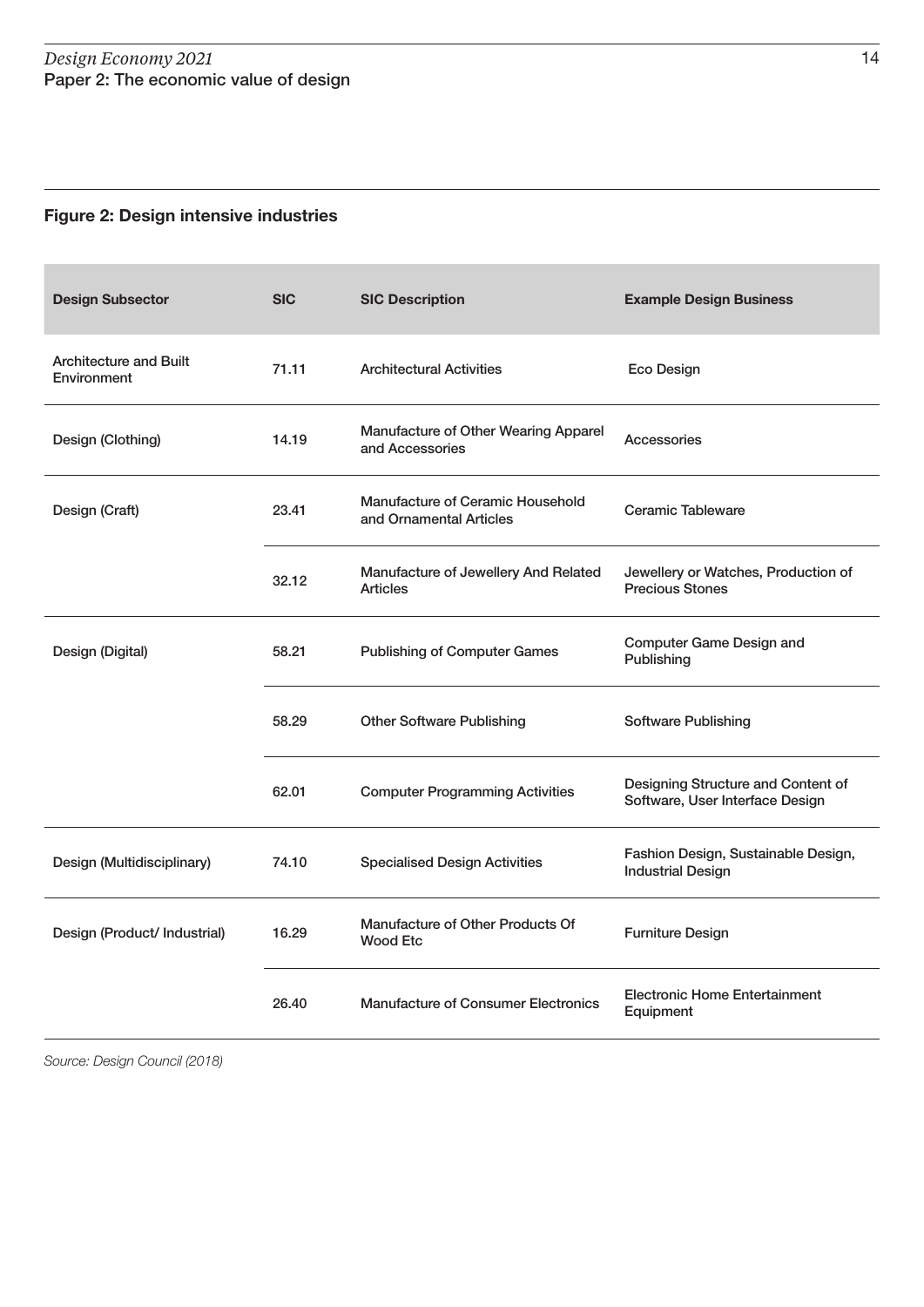#### Figure 3: Design-skilled occupations

| <b>SOC 2010</b> | <b>SOC Description</b>                                                   | <b>Example Job Titles</b>                                     |
|-----------------|--------------------------------------------------------------------------|---------------------------------------------------------------|
| 1122            | <b>Production Managers and Directors</b><br>in Construction              | <b>Building Services Manager, Construction Manager</b>        |
| 1136            | Information Technology and<br><b>Telecommunications Directors</b>        | It Director, Telecommunications Director                      |
| 2123            | <b>Electrical Engineers</b>                                              | <b>Electrical Engineer, Power Engineer</b>                    |
| 2124            | <b>Electronics Engineers</b>                                             | <b>Avionics Engineer, Broadcasting Engineer</b>               |
| 2127            | <b>Production and Process Engineers</b>                                  | <b>Chemical Engineer, Industrial Engineer</b>                 |
| 2133            | <b>IT Specialist Managers</b>                                            | Data Centre Manager, IT Manager                               |
| 2139            | Information Technology and<br>Telecommunications                         | Professionals N.E.C.<br>IT Consultant, Software Tester        |
| 2434            | <b>Chartered Surveyors</b>                                               | <b>Quantity Surveyor, Surveyor</b>                            |
| 2436            | <b>Construction Project Managers and</b><br><b>Related Professionals</b> | Project Manager (Building Construction), Transport<br>Planner |
| 2461            | <b>Quality Control and Planning Engineers</b>                            | Planning Engineer, Quality Assurance Engineer                 |
| 3114            | <b>Building and Civil Engineering Technicians</b>                        | Civil Engineering Technician, Survey Technician               |
| 3116            | Planning, Process And Production Technicians                             | Process Technician, Production Controller                     |
| 5214            | <b>Metal Plate Workers and Riveters</b>                                  | Boiler Maker, Metal Plate Worker                              |
| 5315            | <b>Carpenters and Joiners</b>                                            | Carpenter, Joiner, Shop Fitter                                |
| 5419            | Textiles, Garments and Related Trades N.E.C.                             | <b>Embroiderer, Hand Sewer</b>                                |
| 5421            | <b>Pre-Press Technicians</b>                                             | Compositor, Pre-Press Technician                              |
| 5443            | Florists                                                                 | <b>Floral Designer, Florist</b>                               |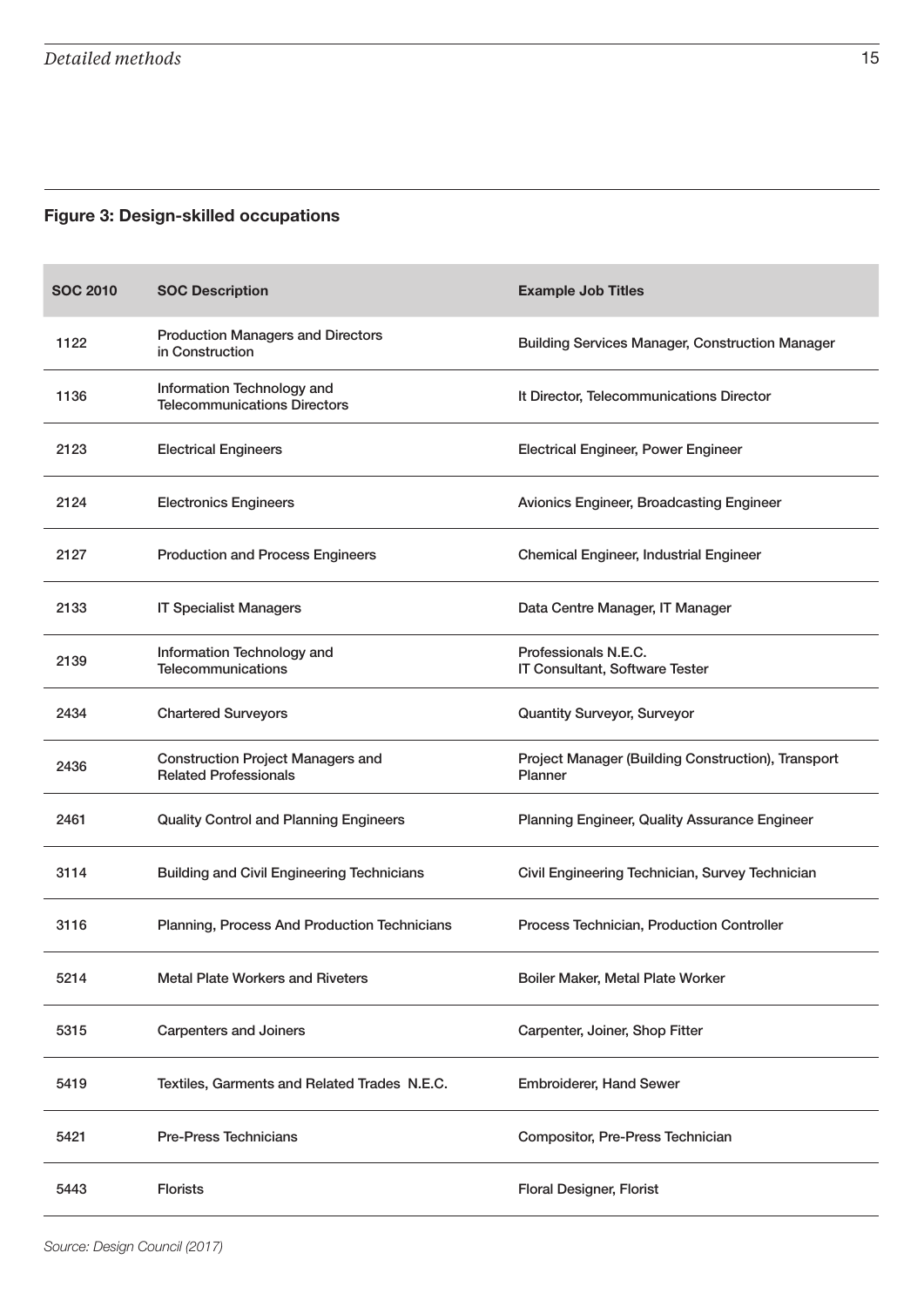#### Figure 4: Design-active industries

| <b>SOC 2007</b> | <b>SOC Description</b>                                                                        | <b>Example Job Sectors</b>                                                                                                                    |
|-----------------|-----------------------------------------------------------------------------------------------|-----------------------------------------------------------------------------------------------------------------------------------------------|
| 16.23           | Manufacture of Other Builders' Carpentry<br>and Joinery                                       | Manufacture of Wooden Goods for<br>the Construction Industry                                                                                  |
| 18.11           | <b>Printing of Newspapers</b>                                                                 | <b>Printing of Newspapers</b>                                                                                                                 |
| 23.49           | <b>Manufacture of Other Ceramic Products</b>                                                  | Manufacture of Ceramic Pots, Jars and Similar Articles                                                                                        |
| 25.73           | <b>Manufacture of Tools</b>                                                                   | Manufacture of Knives and Cutting Blades For<br>Machines, Manufacture of Hand Tools, Manufacture of<br><b>Saws and Saw Blades</b>             |
| 27.52           | Manufacture of Non-Electric Domestic Appliances                                               | Manufacture of Non-Electric Space Heaters, Cooking<br>Ranges, Grates, Stoves, Water Heaters, Cooking<br>Appliances                            |
| 31.02           | Manufacture of Kitchen Furniture                                                              | Manufacture of Kitchen Furniture                                                                                                              |
| 32.13           | Manufacture of Imitation Jewellery<br>and Related Articles                                    | Manufacture of Jewellery Made From Base Metals<br>Plated with Precious Metals, Manufacture of Jewellery<br><b>Containing Imitation Stones</b> |
| 32.20           | <b>Manufacture of Musical Instruments</b>                                                     | Manufacture of Stringed Instruments, Wind<br>Instruments, Percussion Musical Instruments,<br><b>Electronic Musical Instruments</b>            |
| 42.99           | <b>Construction of Other Civil Engineering Projects</b><br><b>N.E.C.</b>                      | <b>Construction of Refineries and Chemical Plants,</b><br><b>Construction of Outdoor Sports Facilities</b>                                    |
| 43.32           | Joinery Installation                                                                          | Installation of Doors and Windows, Installation of Fitted<br>Kitchens, Built-In Cupboards, Staircases                                         |
| 46.64           | Wholesale of Machinery for the Textile Industry and of<br><b>Sewing And Knitting Machines</b> | Wholesale of Manual and Computer-Controlled Sewing<br>and Knitting Machines                                                                   |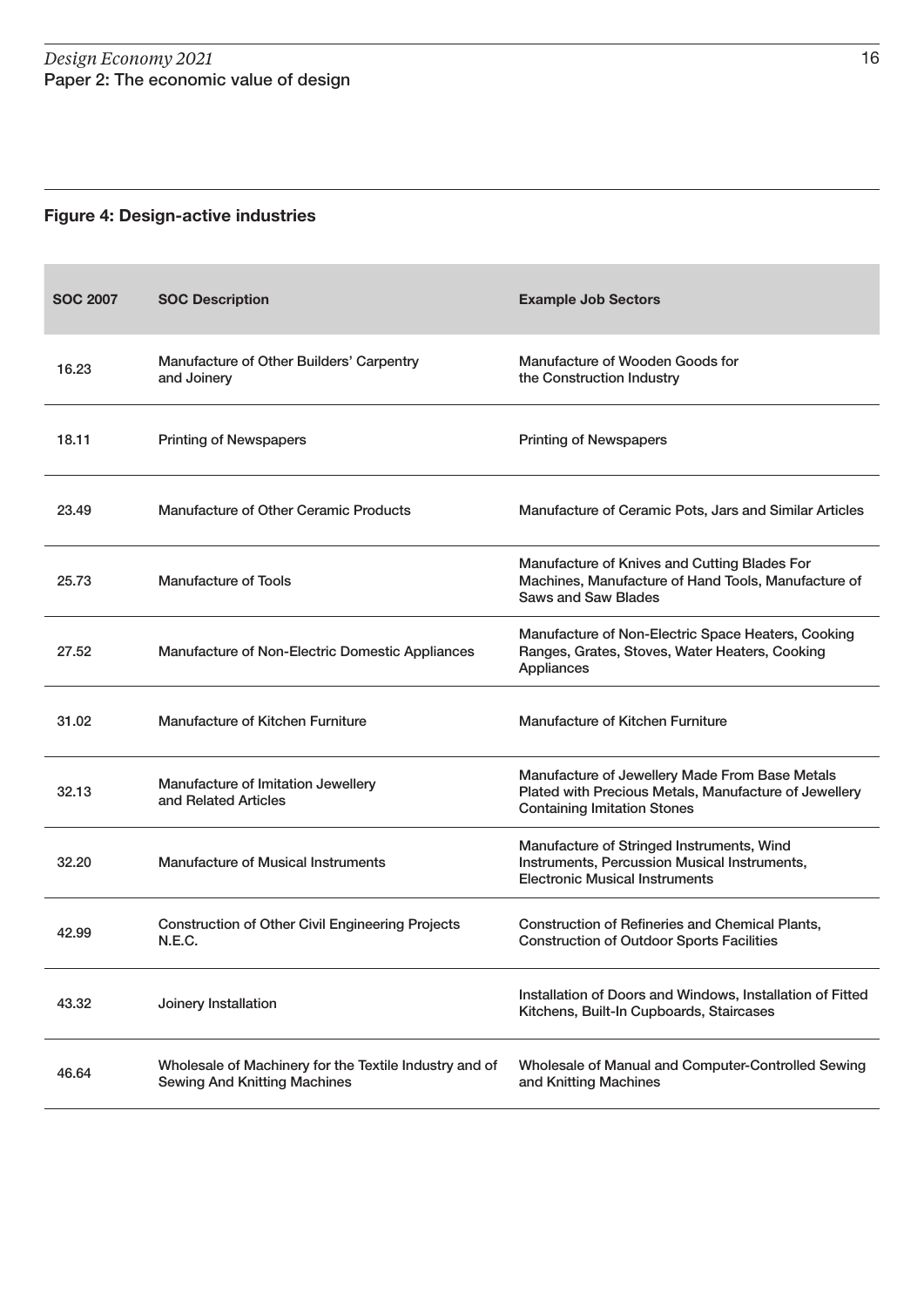| <b>SOC 2007</b> | <b>SOC Description</b>                                                 | <b>Example Job Sectors</b>                                                                                                                                             |
|-----------------|------------------------------------------------------------------------|------------------------------------------------------------------------------------------------------------------------------------------------------------------------|
| 62.02           | <b>Computer Consultancy Activities</b>                                 | <b>Planning and Designing Of Computer Systems</b><br>Which Integrate Computer Hardware, Software and<br><b>Communication Technologies and Related User</b><br>Training |
| 62.03           | <b>Computer Facilities Management Activities</b>                       | On-Site Management and Operation of Clients'<br>Computer Systems or Data Processing Facilities, and<br><b>Related Support Services</b>                                 |
| 62.09           | Other Information Technology and Computer Service<br><b>Activities</b> | <b>Computer Disaster Recovery Services, Installation</b><br>(Setting-Up) of Personal Computers, Software<br><b>Installation Services</b>                               |
| 71.12           | <b>Engineering Activities and Related Technical</b><br>Consultancy     | Engineering Design For Industrial Process and<br>Geophysical, Geologic and Seismic Surveying,<br>Architectural Engineering Services, Drafting Services                 |
| 81.30           | <b>Landscape Service Activities</b>                                    | Planting, Care and Maintenance of Parks<br>and Gardens                                                                                                                 |
| 90.03           | <b>Artistic Creation</b>                                               | Sculptors, Painters, Cartoonists, Engravers, Etchers<br>etc., Writers                                                                                                  |
| 95.24           | <b>Repair of Furniture</b><br>and Home Furnishings                     | Reupholstering, Refinishing, Repairing and Restoring<br>of Furniture and Home Furnishings Including Office<br><b>Furniture</b>                                         |

Source: Design Council (2017)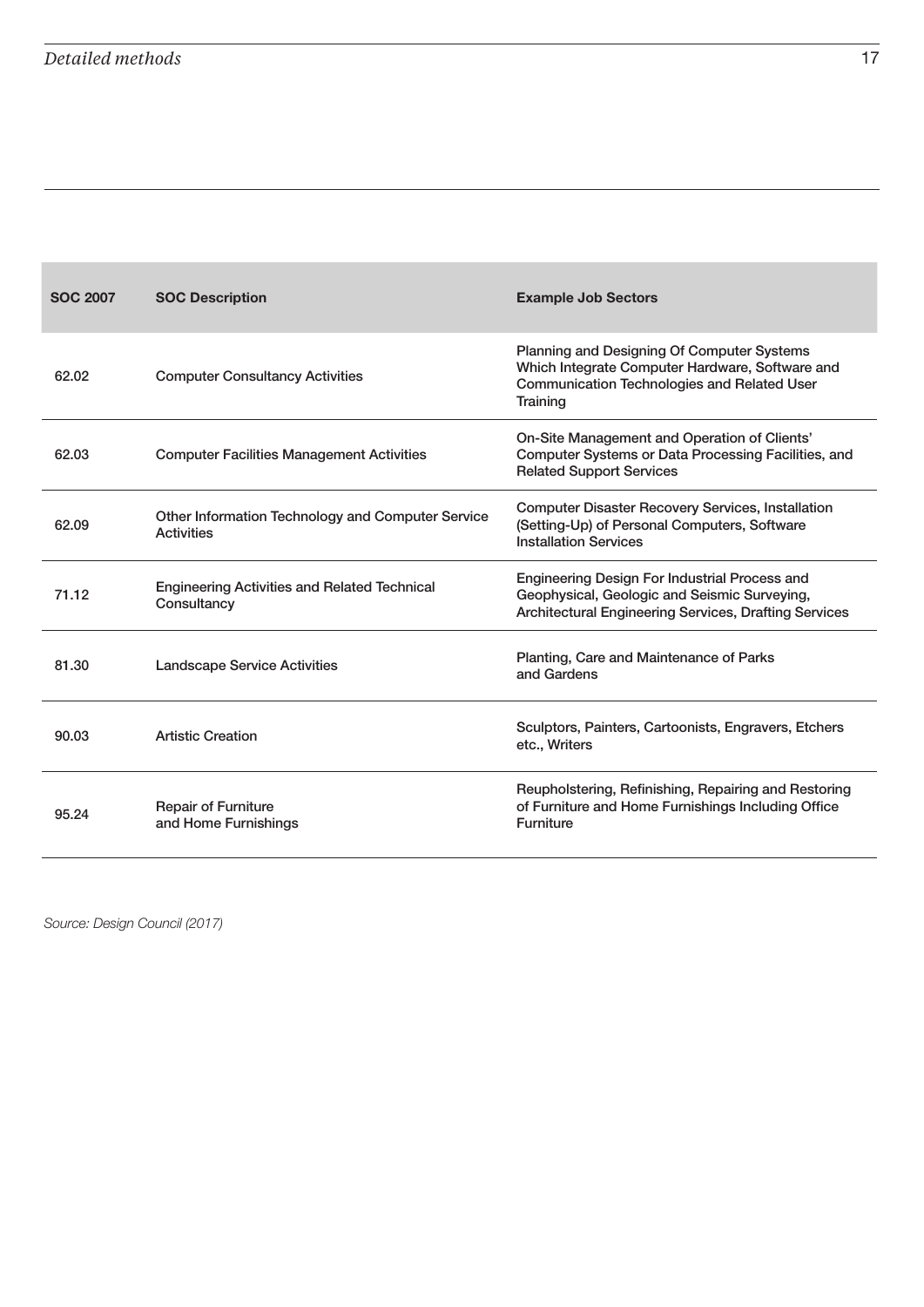### References and reading list

DCMS (2017). Creative Industries Economic Estimates 2017. London: DCMS.

Design Council (2015). The Design Economy 2015. London: Design Council.

Design Council (2018). The Design Economy 2018. London: Design Council.

Design Council (2017). Designing the Future Economy. London: Design Council.

NESTA (2018). Creative Nation. London: NESTA.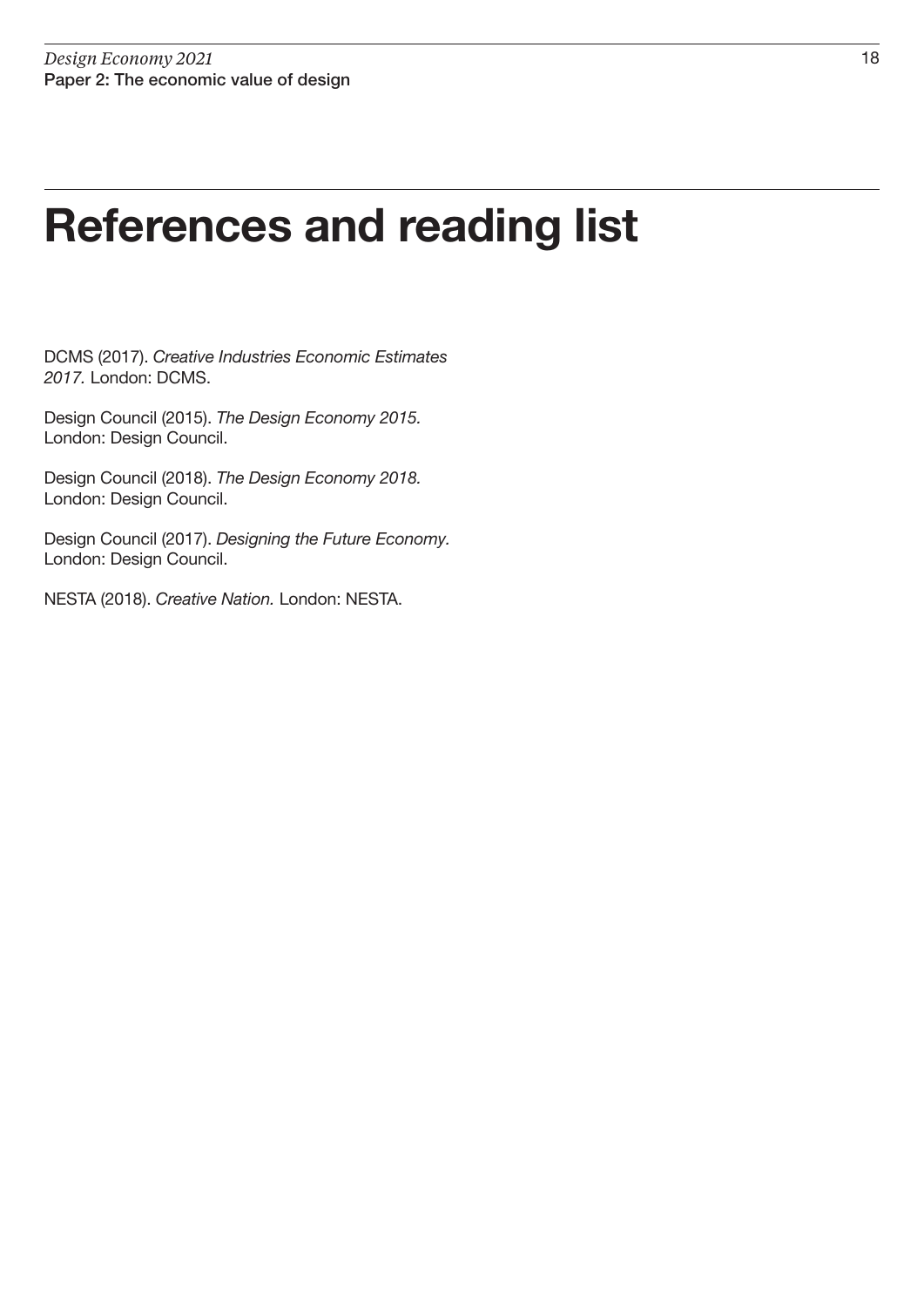## **Credits**

#### Author

Jonathan Todd is Chief Economist at BOP Consulting. He has over a decade's experience in impact assessment and evaluation, and high-level policy experience, particularly within the cultural and creative sectors.

#### About BOP Consulting

BOP is a research and strategy consultancy specialising in culture and the creative industries. Over 20 years it has supported government bodies, leading arts and cultural organisations, property developers and international agencies through over one thousand assignments resulting in strategies, programmes and impact.

#### About the Social Design Institute, University of the Arts London

The Social Design Institute is one of UAL's new institutes. Its mission is to develop and use research insights to change how designers and organisations go about designing, resulting in equitable and sustainable outcomes. Its focus areas are the intersection of design and value, systems and public policy through original research, knowledge exchange and collaboration.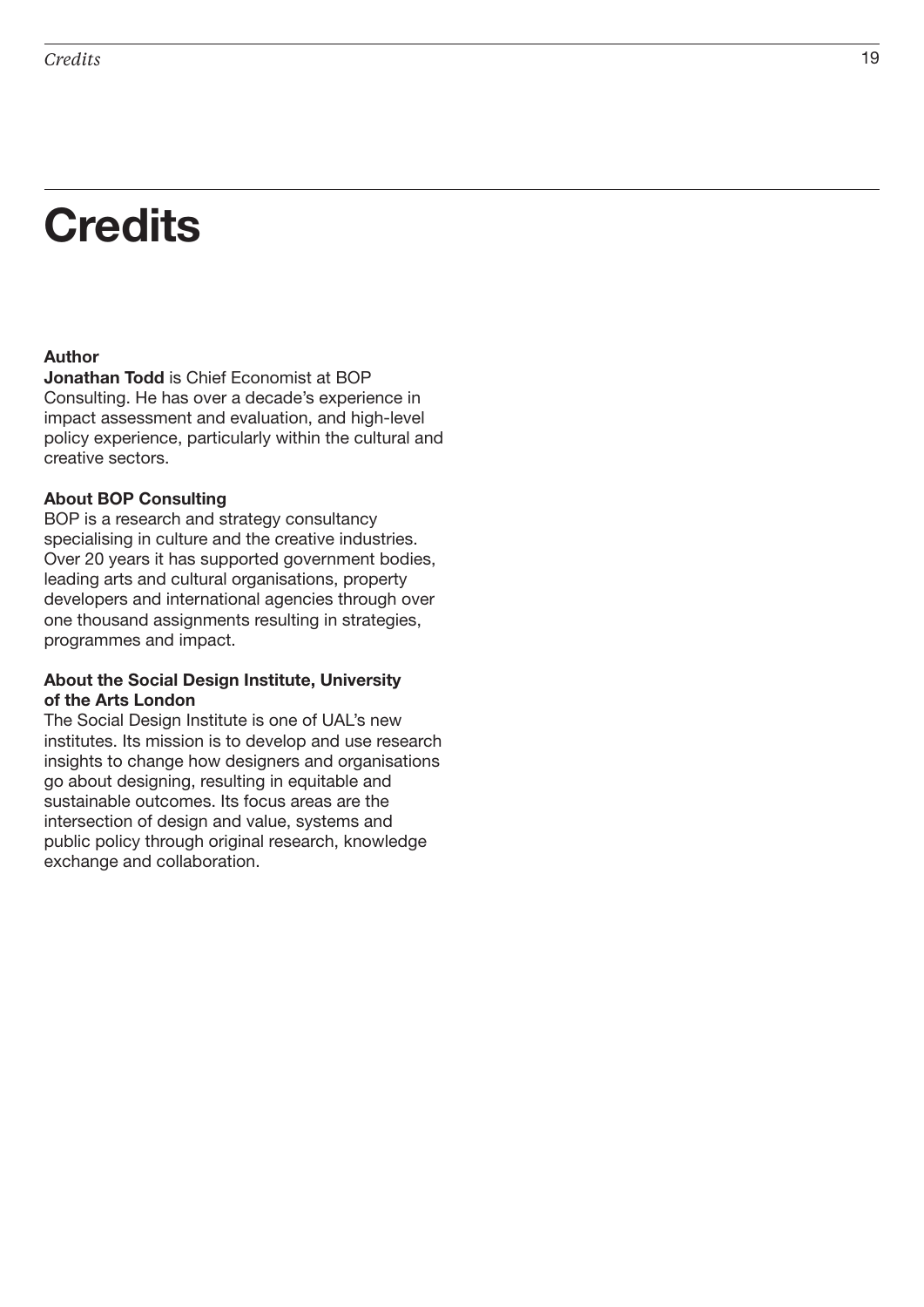## Acknowledgements

Thank you to Bernard Hay, Cat Drew, Kapila Perera and all the other colleagues at Design Council who joined us on this research journey as well as the 120 experts and stakeholders who participated in workshops and webinars giving feedback and informing the research approach. Yvonne Lo (BOP) was a patient project manager and Louise Ingledow (UAL) also supported the project. Thanks also to Callum Lee (BOP), Bruce Tether and to colleagues at UAL who gave early feedback on the methodology. Thanks to Ezri Carlebach for copy-editing the papers.

#### How to cite this report

Todd, J. (2021). Design Economy 2021 Scoping Project: Paper 2: The Economic Value of Design. London: Design Council.